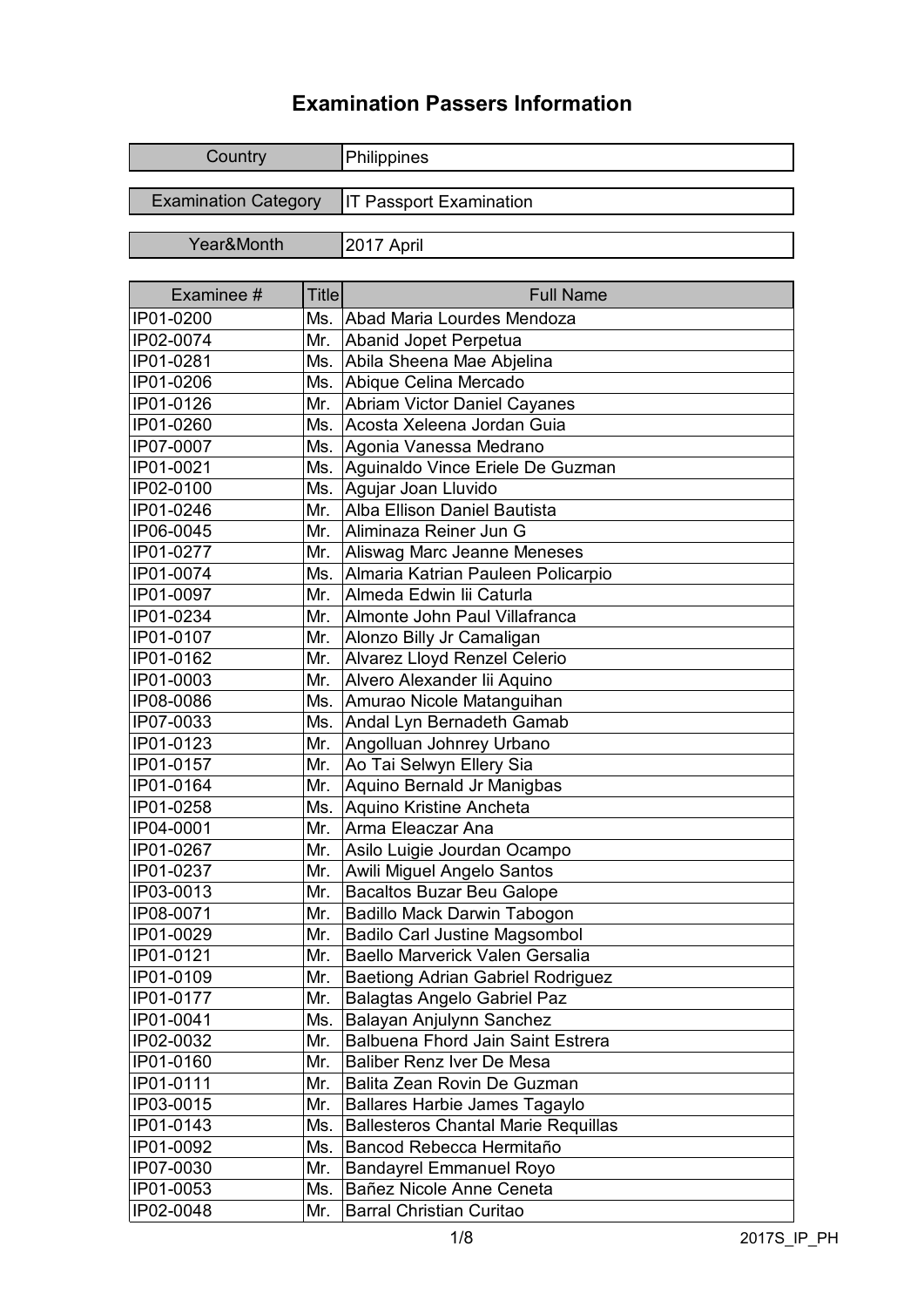| IP06-0004 | Mr. | <b>Barte Christian Malunes</b>        |
|-----------|-----|---------------------------------------|
| IP02-0034 | Mr. | Basabe Neil Añabeza                   |
| IP08-0182 | Mr. | Belaos Chris John Calizo              |
| IP01-0257 | Mr. | Bello Ronn Michael De Leon            |
| IP03-0016 | Mr. | Bernad John Fernando Barba            |
| IP01-0265 | Ms. | Bernales Denise Nicole Magno          |
| IP01-0044 | Mr. | <b>Blanco Marc Russel Lim</b>         |
| IP01-0110 | Ms. | Blanco Maria Lorraine Jade Sevilla    |
| IP01-0028 | Mr. | Blanco Raphael Louis Dela Cruz        |
| IP01-0083 | Ms. | <b>Borce Kimberly Lorenz Redito</b>   |
| IP01-0102 | Mr. | Borja Jose Miguel Tee                 |
| IP07-0045 | Mr. | <b>Budomo John Adams Estinos</b>      |
| IP01-0011 | Ms. | Busayong Rose Ann Peñafiel            |
| IP07-0037 | Ms. | Cabalag Lex Jarene Abanilla           |
| IP03-0027 | Ms. | <b>Caballero Ruthie Alberto</b>       |
| IP01-0211 | Mr. | Cabello Ralph Karlo Santos            |
| IP08-0022 | Ms. | Cacao Joan Orlanes                    |
| IP02-0155 | Ms. | Cadiz Clarisa Marie Mijares           |
| IP01-0218 | Mr. | Caguimbal Christian Myron Velasco     |
| IP01-0122 | Mr. | Calleja John Patrick Aguila           |
| IP02-0164 | Ms. | Calo Bria Rose Lapasanda              |
| IP07-0014 | Ms. | Canaway Jessa Jonilas                 |
| IP01-0096 | Mr. | Cancio Kyle Cedrick Reyes             |
| IP08-0031 | Mr. | Castillo Carlo Miguel Punzalan        |
| IP01-0013 | Ms. | Castro Noreen Andrea Dayao            |
| IP03-0024 | Mr. | Catipay Saffe Joch Tano               |
| IP01-0153 | Mr. | Catolico Jefferson Rey Villamor       |
| IP04-0016 | Ms. | <b>Celeste Christine Mae Gonzales</b> |
| IP01-0048 | Ms. | <b>Cervantes Monica Louise Cruz</b>   |
| IP01-0031 | Mr. | Ces Walter-John Villareal             |
| IP01-0155 | Mr. | Chua Hans Daniel Calaquian            |
| IP01-0204 | Ms. | Chua Olivia Tan                       |
| IP01-0081 | Ms. | Colaniban Christelle Elyssa Sunga     |
| IP01-0137 | Ms. | Collado Rodesa Sibayan                |
| IP07-0024 | Ms. | Comia Rosalinda Macalalad             |
| IP08-0006 | Ms. | <b>Concepcion Liezel Garcia</b>       |
| IP01-0016 | Ms. | Coronel Jaimmy Jizelle Del Rosario    |
| IP01-0116 | Ms. | Creus Kryss Coleen Javier             |
| IP01-0058 | Mr. | Cruz Carl Angelo Filamor              |
| IP01-0256 | Ms. | Cruz Debrelie Orehuela                |
| IP01-0128 | Mr. | Cruz Denielle Ayro Montano            |
| IP01-0042 | Mr. | Cruz Jayson Jarabe                    |
| IP01-0232 | Ms. | Cruz Pauline Nicole Lopez             |
| IP01-0147 | Ms. | Cruz Shiela Mae Rosuelo               |
| IP01-0280 | Mr. | Custodio Carl Adriane Estrella        |
| IP01-0285 | Mr. | Custodio Erwin James Carpio           |
| IP01-0071 | Mr. | Damiao Nikko Lacia                    |
| IP01-0175 | Mr. | Daos John Gabriel Raymundo            |
| IP01-0118 | Ms. | Dayandayan Jorgette Allison Clarito   |
| IP08-0178 | Mr. | De Castro Erwin Factor                |
| IP07-0004 | Ms. | De Castro Lhaiza Esmana               |
| IP07-0059 | Ms. | De Guzman Dayzel Magadia              |
|           |     |                                       |
| IP07-0032 | Ms. | De Guzman Jovie Mae Alamag            |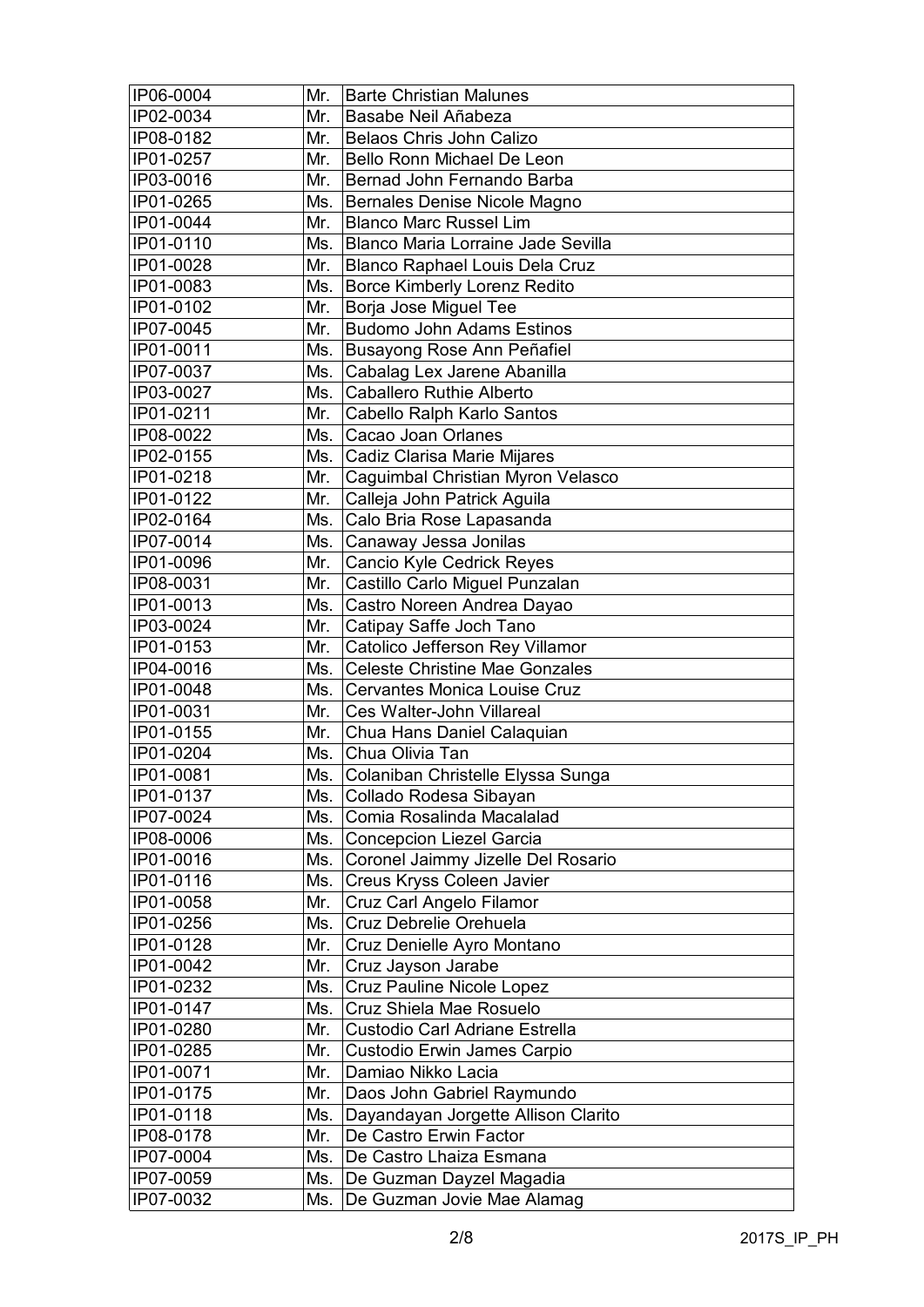| IP08-0110 | Mr. | De Guzman Neil Immanuel Sidamon         |
|-----------|-----|-----------------------------------------|
| IP01-0001 | Mr. | De Jesus Dexter Allen Gozon             |
| IP01-0205 | Mr. | De Leon Arvin Benjamin Manansala        |
| IP01-0275 | Mr. | De Leon Joshua Emmanuel Ocampo          |
| IP01-0154 | Mr. | De Leon Lawrence Robinson               |
| IP01-0172 | Ms. | De Leon Mayliza Gail Bate               |
| IP08-0174 | Mr. | De Ocampo Joven Lapinig                 |
| IP01-0038 | Ms. | Dela Cruz Ma Kristin Ysabel Villalon    |
| IP08-0160 | Ms. | Dela Cruz Patricia Erika Biscocho       |
| IP01-0248 | Mr. | Dela Paz Juan Paulo Orenza              |
| IP03-0002 | Mr. | <b>Delmo Glennfrey Mijares</b>          |
| IP01-0084 | Mr. | Dilig Kevin Jethro Mendoza              |
| IP01-0168 | Mr. | Dimaculangan Mar Vince Plamenco         |
| IP01-0214 | Mr. | Dimalanta Mark Justin Santos            |
| IP01-0151 | Mr. | Diokno John Phillip Tumbali             |
| IP01-0186 | Mr. | Dizon Myron Angelo Ortega               |
| IP01-0188 | Mr. | Dizon Nathaniel Ivan Bernabe            |
| IP01-0022 | Mr. | Domantay John Matthew Crisostomo        |
| IP01-0146 | Ms. | Domingo Jan Darryl Salac                |
| IP07-0044 | Mr. | Dote Nikko Abdon                        |
| IP01-0025 | Ms. | Dungka Alyanna Mae Co                   |
| IP01-0271 | Ms. | Ebreo Jennielyn Frances Sulit           |
| IP01-0082 | Mr. | <b>Emaas Timothy Elyzar Mori</b>        |
| IP03-0036 | Mr. | Emperio Viann Adrielle Sebarios         |
| IP01-0169 | Ms. | Encarnacion Ma Micah Rebusi             |
| IP03-0020 | Mr. | <b>Encarnacion Philipcris Clapano</b>   |
| IP07-0003 | Mr. | Endozo Joshua Jose Santos               |
| IP03-0007 | Mr. | Engcoy Joshua Kim Saldaña               |
| IP01-0224 | Mr. | <b>Enrico Emmanuel Justine Gayeta</b>   |
| IP08-0076 | Mr. | Enriquez Christopher Balba              |
| IP01-0176 | Ms. | Eracho Ana Patricia Morelos             |
| IP01-0064 | Ms. | Ereño Claretia Alison Doctor            |
| IP07-0034 | Mr. | Espiritu Jared Bryan Salazar            |
| IP08-0108 | Mr. | Estevez Bryan Darca                     |
| IP08-0004 | Ms. | Evangelista Jayann Mae Malabrigo        |
| IP01-0156 | Mr. | Fernandez Carl Anthony Vicencio         |
| IP01-0032 | Mr. | Fernandez Jan Michael Samera            |
| IP01-0268 | Mr. | <b>Fernandez Matthew Edward Meliton</b> |
| IP01-0089 | Mr. | Fernandez Russell Yves Diwa             |
| IP01-0192 | Ms. | Fernando Arra Jonna De Omania           |
| IP04-0005 | Mr. | <b>Flandez Harmon Lemoneras</b>         |
| IP01-0015 | Mr. | Florendo Jason Christian Patdu          |
| IP01-0229 | Mr. | Flores John Joveth Roasol               |
| IP01-0163 | Ms. | Francisco Nicole Angelica Villaber      |
| IP01-0148 | Ms. | Frias Jenny Lyn Lazaura                 |
| IP01-0250 | Mr. | Galapon Dino Angelo Gregorio            |
| IP04-0010 | Ms. | Gallardo Arah Flor Boniel               |
| IP01-0134 | Mr. | Gamboa Andre Roscoe Marfori             |
| IP03-0023 | Mr. | Gangoso Earl Peter Jumamil              |
| IP01-0027 | Mr. | Garcia John Patrick Prodigalidad        |
| IP01-0253 | Ms. | Garcia Julia Lozada                     |
| IP08-0098 | Mr. | Garcia Kurt John Caraan                 |
| IP01-0241 | Mr. | Garcia Malachi Jethro Amparo            |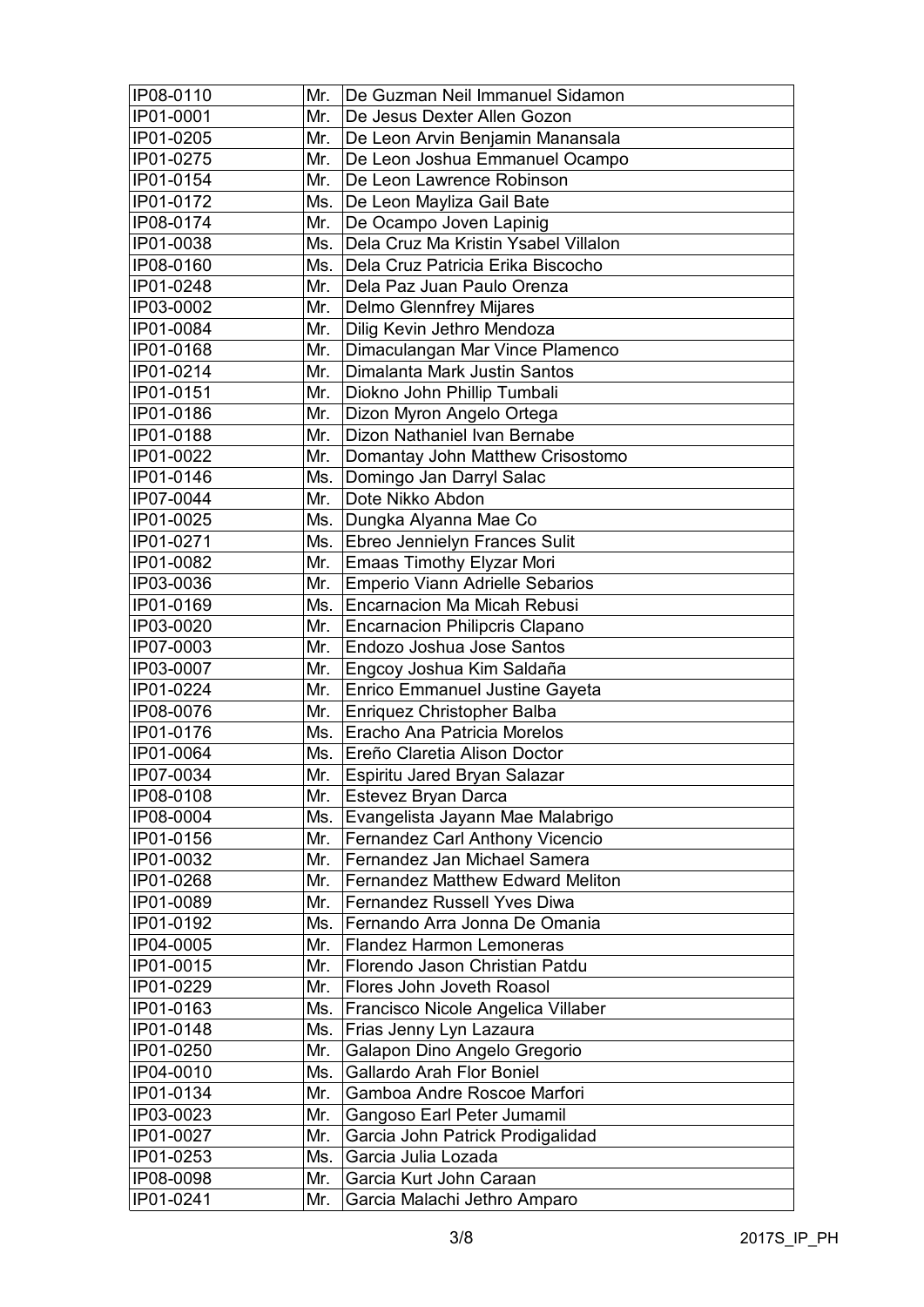| IP08-0035 | Ms. | Garcia Shiela Marie Gocoyo            |
|-----------|-----|---------------------------------------|
| IP06-0008 | Mr. | Gasendo Michael Bern Necesito         |
| IP01-0114 | Mr. | Gatbonton Elijah Miguel Miclat        |
| IP06-0043 | Ms. | Gentroles Christine Hope Lumanog      |
| IP02-0008 | Mr. | Getaruelas Roldan Alajid              |
| IP02-0157 | Ms. | Gimena Alaisa Linda                   |
| IP01-0125 | Ms. | Go Stephanie Anne Baysa               |
| IP01-0023 | Mr. | Gollayan Dan Anthony Raqueño          |
| IP06-0032 | Mr. | Gonzales Rey John Peñosa              |
| IP01-0060 | Ms. | Gozo Katrina Garcia                   |
| IP01-0036 | Ms. | Granadino Shara Mae Indita            |
| IP01-0133 | Mr. | Guanga Gabrielle Angelo Gonzales      |
| IP03-0030 | Mr. | Guantero Homer James Olarte           |
| IP01-0135 | Mr. | Guillermo Brian Nicolo Caparros       |
| IP01-0194 | Mr. | Gulin Ace Alexis Avila                |
| IP02-0082 | Mr. | <b>Gungob Gilbert Caraca</b>          |
| IP01-0184 | Mr. | Guzman Edrick Izzel Manalaysay        |
| IP07-0039 | Ms. | Hernandez Lovely Ros Tipan            |
| IP01-0223 | Mr. | Ibe John Edwin Mahor                  |
| IP01-0119 | Ms. |                                       |
|           | Ms. | Ignacio Maria Angelica Rieza          |
| IP06-0022 |     | Iligan Siari Ann Romero               |
| IP01-0181 | Mr. | Isip Jayon Jean                       |
| IP01-0035 | Ms. | Isip Julia Claudine Bonifacio         |
| IP07-0016 | Mr. | Jaen Jayson Napoles                   |
| IP03-0037 | Mr. | Japuz Symon Kristofer Lopez           |
| IP03-0004 | Mr. | Josue Meko Zymer Cagadas              |
| IP06-0033 | Ms. | Juaneza Jennifer Padilla              |
| IP02-0109 | Mr. | Labajo Joe June Montemor              |
| IP01-0270 | Ms. | Lahoz Nadja Alara Fundan              |
| IP01-0085 | Mr. | Lara Kendall Tan                      |
| IP08-0073 | Mr. | Lat Tom Christian Llanes              |
| IP04-0014 | Ms. | Laviña Charity Mae Libot              |
| IP01-0019 | Ms. | Libed Jennilyn Mae Naboya             |
| IP08-0050 |     | Mr. Libon C-Jay Velasco               |
| IP01-0259 | Mr. | Licerio Lean Angelo Ociones           |
| IP01-0088 | Ms. | Lim Bea Bacat                         |
| IP01-0066 | Mr. | Lim Genesis Domingo                   |
| IP01-0264 | Ms. | Lim Jhobe Rae Sapigao                 |
| IP01-0244 | Mr. | Lim John Joen Alvarez                 |
| IP08-0106 | Mr. | Limbo Ric Bryan Mabilangan            |
| IP01-0158 | Mr. | Limon Jasper Aeron Hilario            |
| IP01-0017 | Ms. | Lingad Jazarene Bolano                |
| IP04-0015 | Mr. | Lipardo Guiseppe Verra                |
| IP01-0073 | Mr. | Litan Howard Humphrey Ponce           |
| IP01-0208 | Ms. | Liwag Catherine Mae Hipolito          |
| IP01-0159 | Ms. | Luces Camille Velasco                 |
| IP01-0221 | Mr. | Lugtu Angelo Miguel Lua               |
| IP03-0012 | Ms. | Luna Jo Renlee Sabado                 |
| IP08-0054 | Mr. | Macabontoc Jericho Opeña              |
| IP01-0100 | Ms. | Macapagal Meree Margarette Manalansan |
| IP01-0052 | Mr. | Madarang Ryan Christian Bernardo      |
| IP07-0061 | Ms. | Maderazo Jhel Danica Mae Rallos       |
| IP01-0056 | Ms. | Magbitang Genedine Louise Avila       |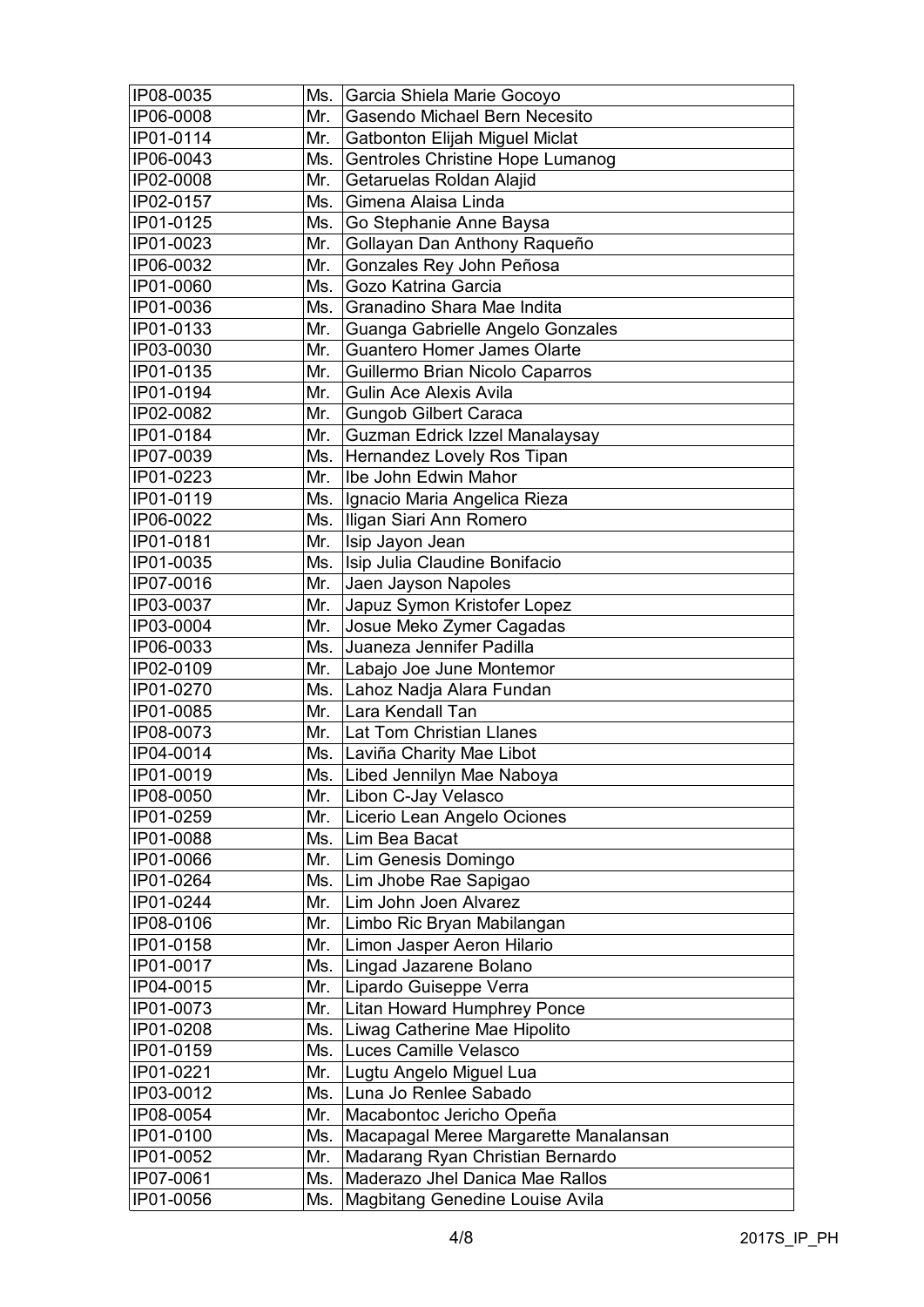| IP03-0026              | Ms.        | Magsalay Christy Rose Jimenez                            |
|------------------------|------------|----------------------------------------------------------|
| IP01-0026              | Ms.        | Mallari Kathleen Thalia Malapit                          |
| IP08-0036              | Ms.        | Mallorca Justine Camille Gomez                           |
| IP01-0283              | Mr.        | Malunes Allan Butz Cadiena                               |
| IP08-0079              | Ms.        | Maneja Jamaica Kalaw                                     |
| IP01-0191              | Mr.        | Maniego Melvin Bryan Onandia                             |
| IP01-0185              | Mr.        | Maningas Lance Rock Estrella                             |
| IP01-0261              | Mr.        | Manongsong Howell Henre Higa                             |
| IP01-0043              | Mr.        | Mansona Jezreel Asag                                     |
| IP08-0152              | Mr.        | Mantala Jasper Abrahan Candelaria                        |
| IP08-0173              | Mr.        | Manzanal Johnrey Nario                                   |
| IP01-0094              | Ms.        | Marasigan Rikki Mae Pacleb                               |
| IP08-0061              | Mr.        | Marave Ariel Marasigan                                   |
| IP01-0050              | Mr.        | Marcelino James Bermoule Crisostomo                      |
| IP02-0146              | Mr.        | Marinduque Marvin Señor                                  |
| IP06-0038              | Ms.        | Masuela Roselyn Delos Santos                             |
| IP01-0255              | Mr.        | Matanguihan Marc Avendaño                                |
| IP01-0239              | Mr.        | Mateo Daryl Kenji Vergara                                |
| IP08-0072              | Ms.        | Medalla Ericka Danielle Faustino                         |
| IP01-0070              | Ms.        | Medina Jasmine Anne Saguindan                            |
| IP01-0034              | Ms.        | Mendoza Samantha Mojica                                  |
| IP01-0136              | Ms.        | Mercado Stephanie Rabago                                 |
| IP02-0061              | Mr.        | Miñoza Earl John Quico                                   |
| IP02-0144              | Ms.        | Miñoza Wenily Belle Malon                                |
|                        | Ms.        | Mirador Katherine Kit Candoleta                          |
| IP01-0033              |            |                                                          |
| IP01-0130              | Ms.        | Miranda Angela Marie Tin Ng Koy                          |
| IP02-0033<br>IP01-0215 | Mr.<br>Ms. | Mojado Kurt John Nardo<br>Monillo Rachel                 |
| IP02-0036              | Ms.        | Montemor Naomi Rabia                                     |
| IP04-0002              | Mr.        | Morales Christian Carven Columnas                        |
| IP01-0245              | Mr.        | Morfe Ivan Jeremy Aliasas                                |
| IP01-0030              | Ms.        | Naguit Patricia Pundavela                                |
| IP08-0025              | Mr.        | Nemenzo Kristian Edd Ibusag                              |
| IP01-0077              | Mr.        | Ng Steven Norman Tabisora                                |
| IP01-0242              | Ms.        | Ngo Gwendolyn Castillo                                   |
| IP01-0213              | Mr.        | Nieto Elijah Jesli Jumaquio                              |
| IP01-0008              | Mr.        | Oasay Jairon Dale Lorenzo Agarano                        |
| IP01-0189              | Ms.        | Ocampo Kathleen Joyce Medalla                            |
| IP02-0016              | Mr.        | Omambac Joseph Ahries Piezas                             |
| IP08-0102              | Mr.        | Ornieta Mon Sydric Adao                                  |
| IP01-0174              | Mr.        | Ortiz Loren Christian Roño                               |
| IP01-0187              | Mr.        | Osio Eriland Ruiz Bilon                                  |
| IP07-0046              | Ms.        | Osorio Connie Ramos                                      |
| IP01-0115              | Mr.        | Padillo Johnwell li Narido                               |
| IP01-0190              | Ms.        |                                                          |
| IP01-0247              | Mr.        | Pagtananan Chelsea De Guzman<br>Painagan Roy Vincent Dio |
| IP01-0170              | Ms.        | Palomo Romlyn Fernando                                   |
| IP01-0166              | Mr.        | Pangan Kelvin King Estayo                                |
| IP01-0251              | Mr.        | Panghulan Karlos Martine Lopez                           |
| IP01-0005              | Mr.        | Panis Gabriel Alcantara                                  |
| IP08-0099              | Ms.        | Para Nezelda Oloc-Oloc                                   |
| IP03-0006              | Mr.        |                                                          |
|                        |            | Paras Jaymark Almeda                                     |
| IP01-0057              | Mr.        | Parras Aerol Edison Buan                                 |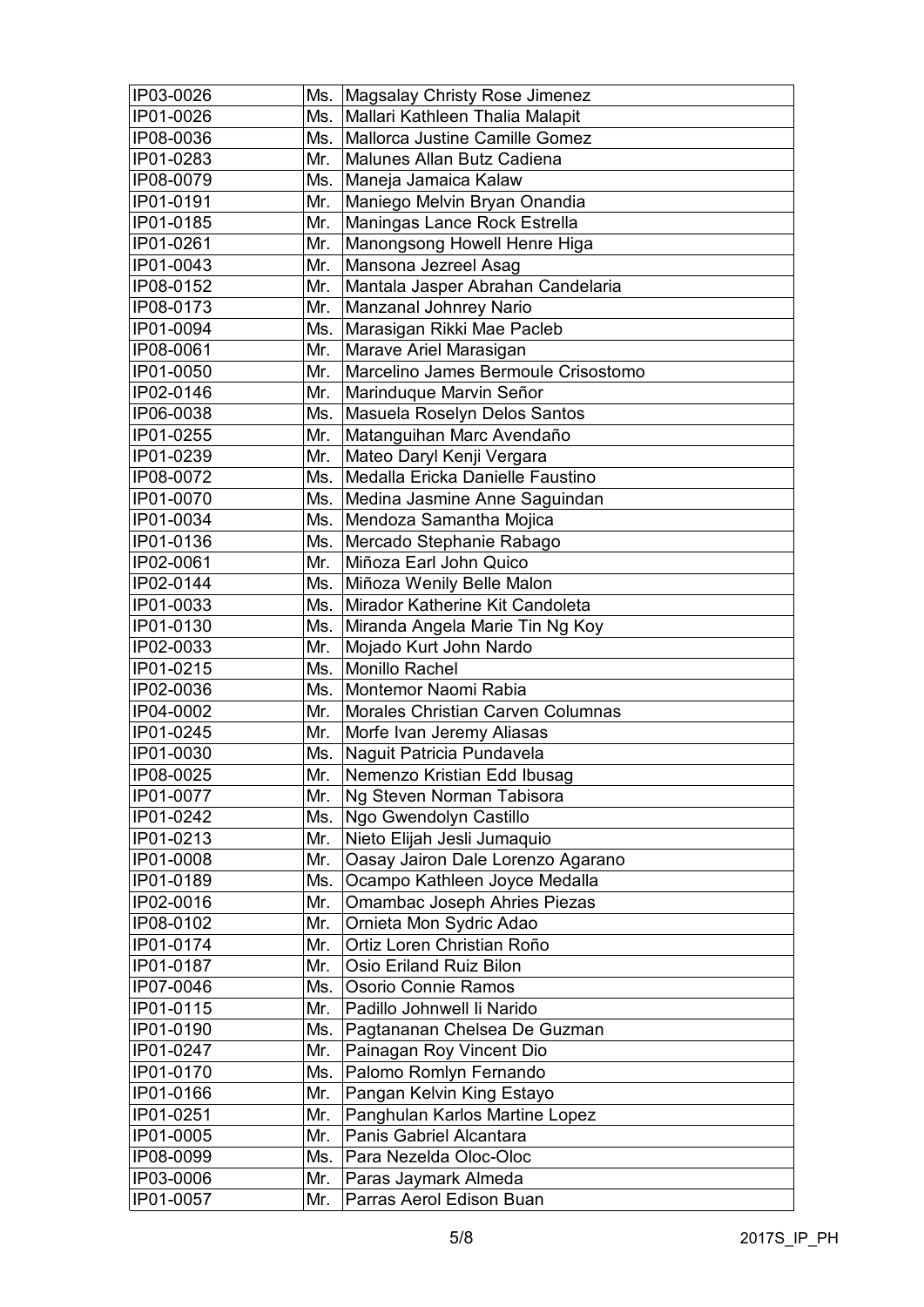| IP01-0069 | Mr. | Pascua Rogelio Jr Tadeo               |
|-----------|-----|---------------------------------------|
| IP01-0103 | Ms. | Pedro Jennica Mari Santos             |
| IP01-0061 | Mr. | Pelonia Christian Lumanog             |
| IP01-0225 | Ms. | Penequito Yedda Joseth Aguiles        |
| IP07-0019 | Mr. | Peralta Apollo Perada                 |
| IP07-0058 | Ms. | Perez Jhoane Guerra                   |
| IP01-0202 | Ms. | Perez Noelle Christine Alcala         |
| IP08-0169 | Mr. | Perilla June Jester Zarris            |
| IP01-0063 | Mr. | Pertierra Isaiah Joel Primero         |
| IP02-0126 | Ms. | Pestañas Mary Grace Garcia            |
| IP01-0180 | Ms. | Plantilla Katrina Nicole Velasco      |
| IP01-0051 | Mr. | Poblete Carlo Felipe Casas            |
| IP01-0112 | Mr. | Polintan Gemille Chung                |
| IP01-0090 | Mr. | Pomer Jeremy Lemuel Haciñas           |
| IP01-0287 | Mr. | Prado Francis Christopher Paolo Reyes |
| IP01-0216 | Ms. | Principe Mary Joyce Lim               |
| IP02-0051 | Ms. | Promento Rachel Lapingcao             |
| IP01-0263 | Mr. | <b>Punelas Jan Emmanuel Bacit</b>     |
| IP04-0017 | Ms. | Quiloña Janice Dyan Grata             |
| IP01-0284 | Mr. | Quito Robert Sonny Jr Go              |
| IP07-0063 | Mr. | Ragasa Adrian Angel Salinas           |
| IP01-0286 | Mr. | Ragaza Marc Alejandro Araneta         |
| IP01-0276 | Mr. | Ragudo Michael Jeffrey Goloso         |
| IP01-0127 | Mr. | Ramirez Karl Ellois Vergara           |
| IP01-0140 | Ms. | Ramos Faye Nicolle Salta              |
| IP08-0037 | Ms. | Receno Ma Veronica Latag              |
| IP01-0047 | Mr. | Relova Shawn Reuben Reyes             |
| IP02-0077 | Ms. | Repuela Maribeth Rio                  |
| IP01-0068 | Mr. | Reyes Vincent Darell Bayaborda        |
| IP01-0219 | Mr. | Reynes Angelo Miguel Asilo            |
| IP01-0062 | Ms. | <b>Reynoso Christine Santos</b>       |
| IP01-0129 | Ms. | Ricardo Maria Angelica Molas          |
| IP01-0183 | Ms. | Rivera Beatriz Micaela Cordero        |
| IP01-0138 | Ms. | Rivera Meldred Ubana                  |
| IP01-0269 | Mr. | Robes Francis Domenique Samson        |
| IP03-0009 | Mr. | Rocas John Paul Onos                  |
| IP02-0089 | Ms. | Rojo Jhia Rucas                       |
| IP01-0099 | Mr. | Roldan Moen Bennett Crisostomo        |
| IP01-0182 | Ms. | Romero Paulyn Tablada                 |
| IP01-0144 | Ms. | Roxas Patrixia Dawn Rollon            |
| IP02-0039 | Mr. | <b>Rubillos Mel Razied Cosca</b>      |
| IP01-0145 | Mr. | Ruiz Jericko James Ellazar            |
| IP01-0254 | Ms. | Ruiz Julian Jerica Ellazar            |
| IP01-0105 | Mr. | Sabang Norland Amor                   |
| IP01-0179 | Ms. | Sacueza Loida Bernales                |
| IP04-0006 | Mr. | Sadomia Kim Joseph Sumampong          |
| IP01-0009 | Mr. | Sagmaquen Kenneth Adrian Condes       |
| IP02-0024 | Mr. | Salaysay Ed Michael Lastimoso         |
| IP01-0046 | Ms. | Salvador Pamela Joyce Cabuhat         |
| IP01-0072 | Mr. | Salvania Joshua Rafael Palapal        |
| IP01-0014 | Mr. | Samson John Kenneth Alday             |
| IP01-0217 | Ms. | San Luis Rosarene Edith Nieto         |
| IP01-0149 | Ms. | Sangalang Alyza Jannine Pangan        |
|           |     |                                       |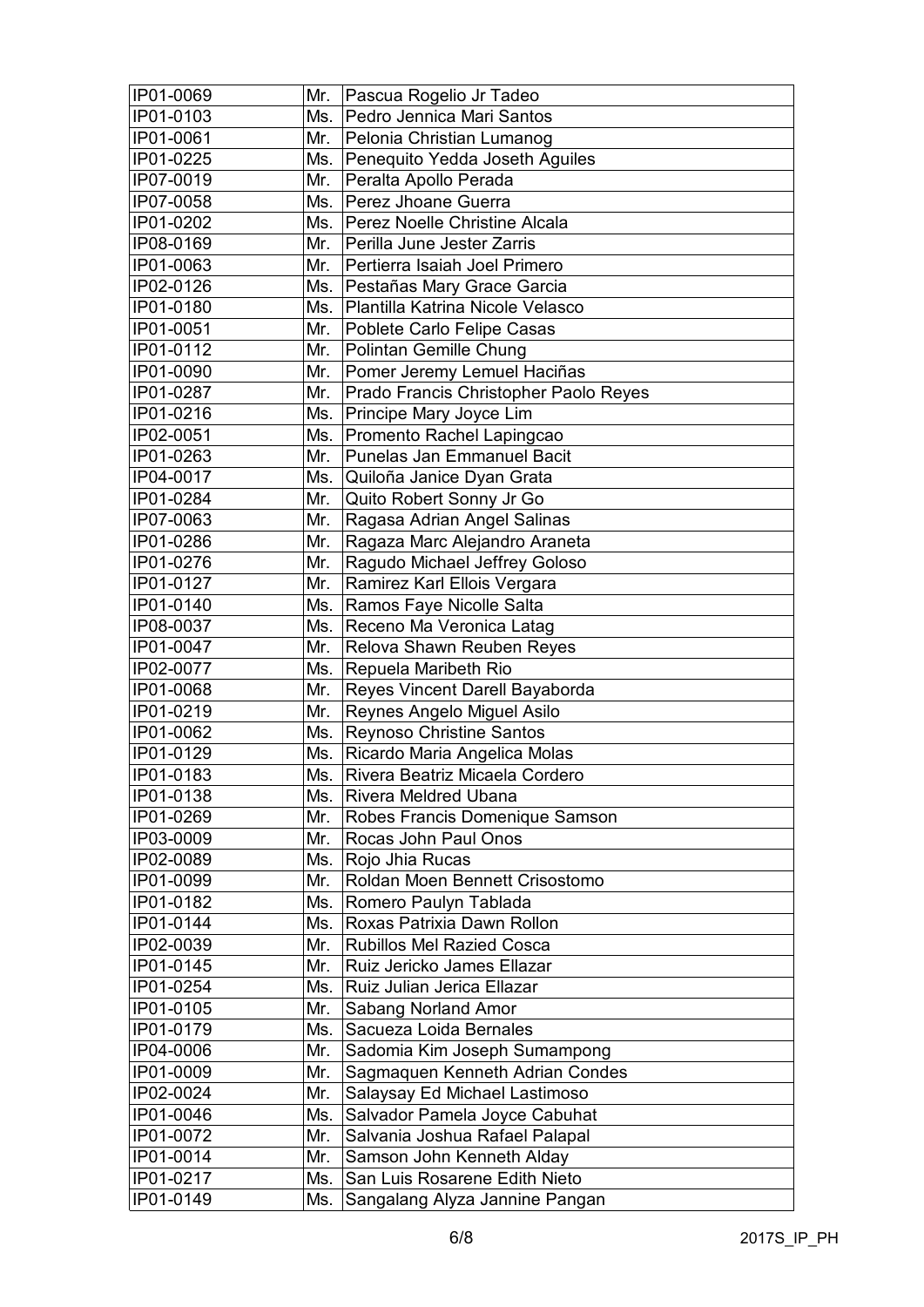| IP01-0228 | Mr. | Santiago Christian Paulo Albelda                        |
|-----------|-----|---------------------------------------------------------|
| IP01-0098 | Ms. | Santiago Kristin Kei Javier                             |
| IP03-0029 | Mr. | <b>Santos Christian Recodo</b>                          |
| IP01-0203 | Mr. | Santos Kerry Erin Egurrola                              |
| IP01-0117 | Mr. | Santos Remerey Andrade                                  |
| IP01-0076 | Mr. | Santos Ruwi Mhon De Guzman                              |
| IP01-0012 | Ms. | Sauz Camille Jasmine Rivera                             |
| IP01-0049 | Mr. | Sesuca Neil Aldrin De Guzman                            |
| IP01-0087 | Mr. | Sevilla John Robert Raphael Tiongson                    |
| IP01-0091 | Ms. | Sibulo Tesa Jian Francisco                              |
| IP02-0090 | Mr. | Simbulan Kenneth James Balili                           |
| IP03-0032 | Mr. | Singco Dawn Raymar Estaño                               |
| IP01-0018 | Mr. | Sison Franics Joshua De Luna                            |
| IP01-0065 | Mr. | So Marcus Joshua Ngo                                    |
| IP01-0199 | Mr. | Sobreviñas Matthew Martinez                             |
| IP01-0120 | Ms. | Solomon Catherine Vicente                               |
| IP08-0057 | Ms. | Sombilon Princess Dianne Maitim                         |
| IP01-0078 | Ms. | Soriano Andrea Carmela Semilla                          |
| IP01-0075 | Mr. | Sotto Roniel James Mendoza                              |
| IP01-0238 | Mr. |                                                         |
|           | Mr. | Sto Domingo Osias Kim Dela Cruz                         |
| IP03-0008 |     | <b>Suarez Denzel Roy Contento</b><br>Sullano Dianne Mae |
| IP01-0252 | Ms. |                                                         |
| IP01-0080 | Mr. | Sze Boaz Michael Yutaico                                |
| IP02-0044 | Mr. | Tabal Art Joseph Evangelista                            |
| IP04-0019 | Ms. | <b>Taotao Dhebie Lombog</b>                             |
| IP01-0236 | Mr. | <b>Tengson Andrew Jose</b>                              |
| IP01-0262 | Mr. | <b>Teodoro Brian RC De Asis</b>                         |
| IP06-0017 | Mr. | <b>Ticar Jessie Jr Tanamal</b>                          |
| IP08-0128 | Mr. | <b>Tinio Rahlf Dennzel</b>                              |
| IP01-0095 | Mr. | Tolentino Joshua Timothy Pineda                         |
| IP01-0178 | Ms. | Tolentino Marella Christelle Sengseng                   |
| IP01-0227 | Ms. | <b>Tolentino Mary Therese Villariba</b>                 |
| IP02-0027 | Ms. | Tomaquin Rhea Bell Isugan                               |
| IP08-0147 | Mr. | <b>Torres Joseph Maliglig</b>                           |
| IP01-0093 | Mr. | Trinidad John David Ramos                               |
| IP07-0038 | Mr. | Trocio John Michael Ayao                                |
| IP01-0150 | Mr. | Tuazon Miguel Paolo Atienza                             |
| IP01-0196 | Mr. | <b>Tumulak Virmon King</b>                              |
| IP07-0020 | Ms. | Ulep Joanna Paula Bautro                                |
| IP01-0195 | Ms. | Urgel Mary Anne Kriselda Alcantara                      |
| IP01-0086 | Mr. | Valencia Eric Garcia                                    |
| IP07-0056 | Mr. | Valenzuela Julius Ceazar De Guzman                      |
| IP02-0169 | Ms. | Veerman Aizel Gevana                                    |
| IP07-0070 | Mr. | Vergara Francis Carlo Lumbera                           |
| IP01-0207 | Mr. | Vergel De Dios Lorenzo Yap                              |
| IP01-0024 | Mr. | Versoza John Gabriel Dilem                              |
| IP01-0201 | Mr. | <b>Viernes Benedict Tapas</b>                           |
| IP01-0226 | Ms. | Villalva Kaye Isabelle Capuchino                        |
| IP01-0197 | Ms. | Villamin Franz Carmeli Diaz                             |
| IP08-0026 | Ms. | Villanueva Juzette Manarin                              |
| IP01-0007 | Mr. | Villarama Julian Daniel Mendoza                         |
| IP01-0054 | Ms. | Villegas Renee Andrea Bliss                             |
| IP01-0171 | Ms. | Villegas Yvitta Lin Nueva                               |